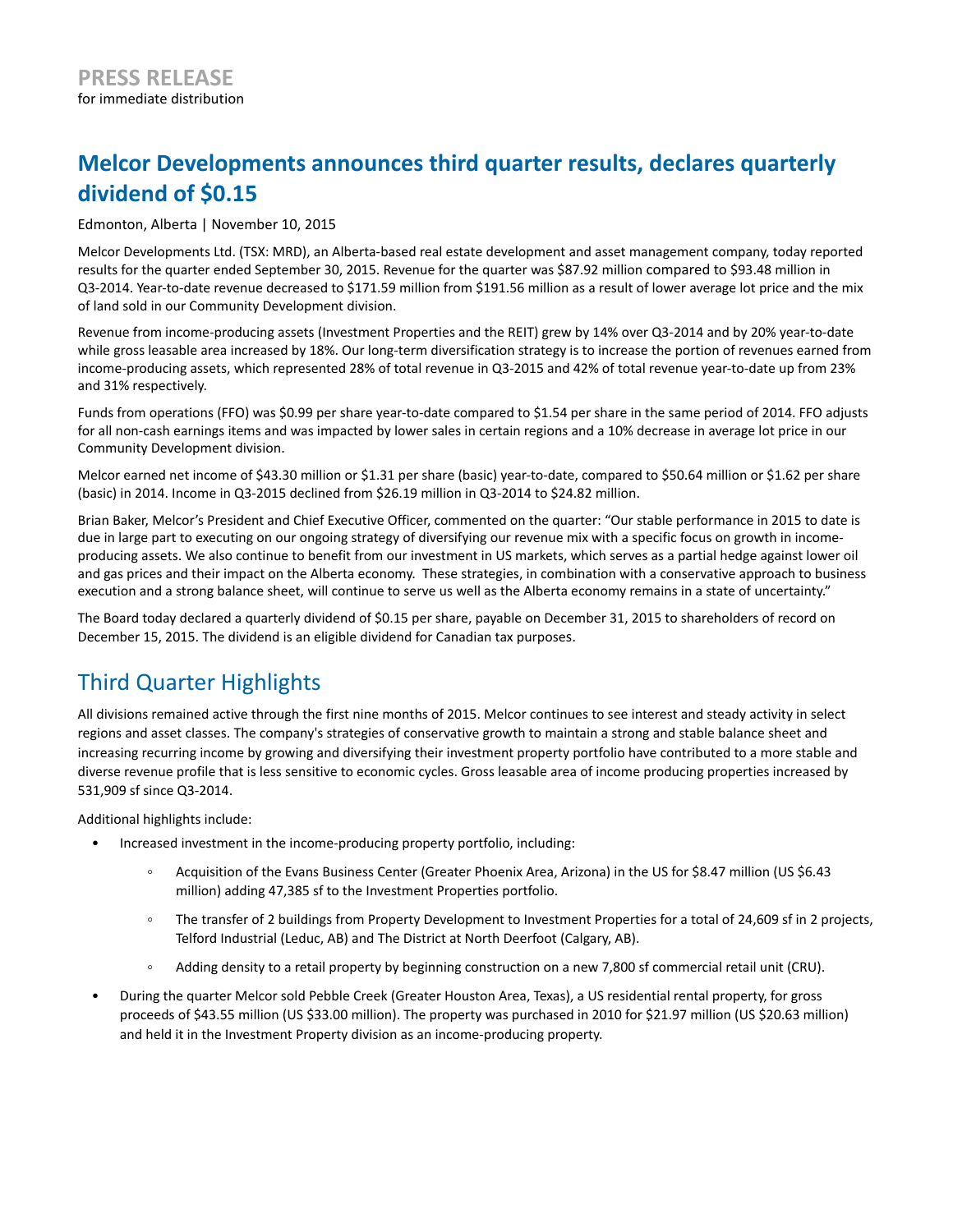## Selected Highlights

| (\$000s except as noted) | <b>Three months ended</b> |            |            | Nine months ended |            |            |
|--------------------------|---------------------------|------------|------------|-------------------|------------|------------|
|                          | 30-Sept-15                | 30-Sept-14 | Change     | 30-Sept-15        | 30-Sept-14 | Change     |
| Revenue                  | 87,921                    | 93,484     | $(6.0)$ %  | 171,588           | 191,557    | $(10.4)$ % |
| Gross margin (%) *       | 40.8%                     | 47.2%      | (6.4)%     | 43.6%             | 48.4%      | $(4.8)$ %  |
| Net income               | 24,823                    | 26,193     | (5.2)%     | 43,300            | 50,642     | $(14.5)\%$ |
| Net Margin (%) *         | 28.2%                     | 28.0%      | 0.2%       | 25.2%             | 26.4%      | (1.2)%     |
| Funds from operations *  | 17,878                    | 27,623     | $(35.3)$ % | 32,669            | 48,228     | $(32.3)$ % |
| Per Share Data           |                           |            |            |                   |            |            |
| <b>Basic earnings</b>    | 0.75                      | 0.83       | $(9.6)$ %  | 1.31              | 1.62       | $(19.1)\%$ |
| Diluted earnings         | 0.74                      | 0.83       | $(10.8)$ % | 1.30              | 1.60       | $(18.8)$ % |
| Funds from operations *  | 0.54                      | 0.88       | $(38.6)$ % | 0.99              | 1.54       | (35.7)%    |

| As at (\$000s except as noted) | 30-Sept-15 | 31-Dec-14 | Change |
|--------------------------------|------------|-----------|--------|
| Shareholders' equity           | 945,006    | 901,335   | 4.8 %  |
| Total assets                   | 1,908,902  | 1,863,296 | 2.4%   |
| Per Share Data                 |            |           |        |
| Book value *                   | 28.47      | 27.22     | 4.6 %  |

#### **MD&A and Financial Statements**

Information included in this press release is a summary of results. This press release should be read in conjunction with Melcor's consolidated financial statements and management's discussion and analysis for the three and nine months ended September 30, 2015, which can be found on the company's website at www.Melcor.ca or on SEDAR (www.sedar.com).

#### **About Melcor Developments Ltd.**

Melcor is a diversified real estate development and asset management company that transforms real estate from raw land through to highquality finished product in both residential and commercial built form. Melcor develops and manages mixed-use residential communities, business and industrial parks, office buildings, retail commercial centres and golf courses. Melcor owns a well diversified portfolio of assets in Alberta, Saskatchewan, British Columbia, Arizona, Colorado and Texas.

Melcor has been focused on real estate since 1923. The company has built over 90 communities across Western Canada and today manages 3.47 million sf in commercial real estate assets and 1,046 residential rental units. Melcor is committed to building communities that enrich quality of life - communities where people live, work, shop and play.

Melcor's headquarters are located in Edmonton, Alberta, with regional offices throughout Alberta and in Kelowna, British Columbia and Phoenix, Arizona. Melcor has been a public company since 1968 and trades on the Toronto Stock Exchange (TSX:MRD).

#### **Forward Looking Statements**

In order to provide our investors with an understanding of our current results and future prospects, our public communications often include written or verbal forward-looking statements.

Forward-looking statements are disclosures regarding possible events, conditions, or results of operations that are based on assumptions about future economic conditions, courses of action and include future-oriented financial information.

This news release and other materials filed with the Canadian securities regulators contain statements that are forward-looking. These statements represent Melcor's intentions, plans, expectations, and beliefs and are based on our experience and our assessment of historical and future trends, and the application of key assumptions relating to future events and circumstances. Future-looking statements may involve, but are not limited to, comments with respect to our strategic initiatives for 2015 and beyond, future development plans and objectives, targets, expectations of the real estate, financing and economic environments, our financial condition or the results of or outlook of our operations.

By their nature, forward-looking statements require assumptions and involve risks and uncertainties related to the business and general economic environment, many beyond our control. There is significant risk that the predictions, forecasts, valuations, conclusions or projections we make will not prove to be accurate and that our actual results will be materially different from targets, expectations, estimates or intentions expressed in forward-looking statements. We caution readers of this document not to place undue reliance on forward-looking statements. Assumptions about the performance of the Canadian and US economies and how this performance will affect